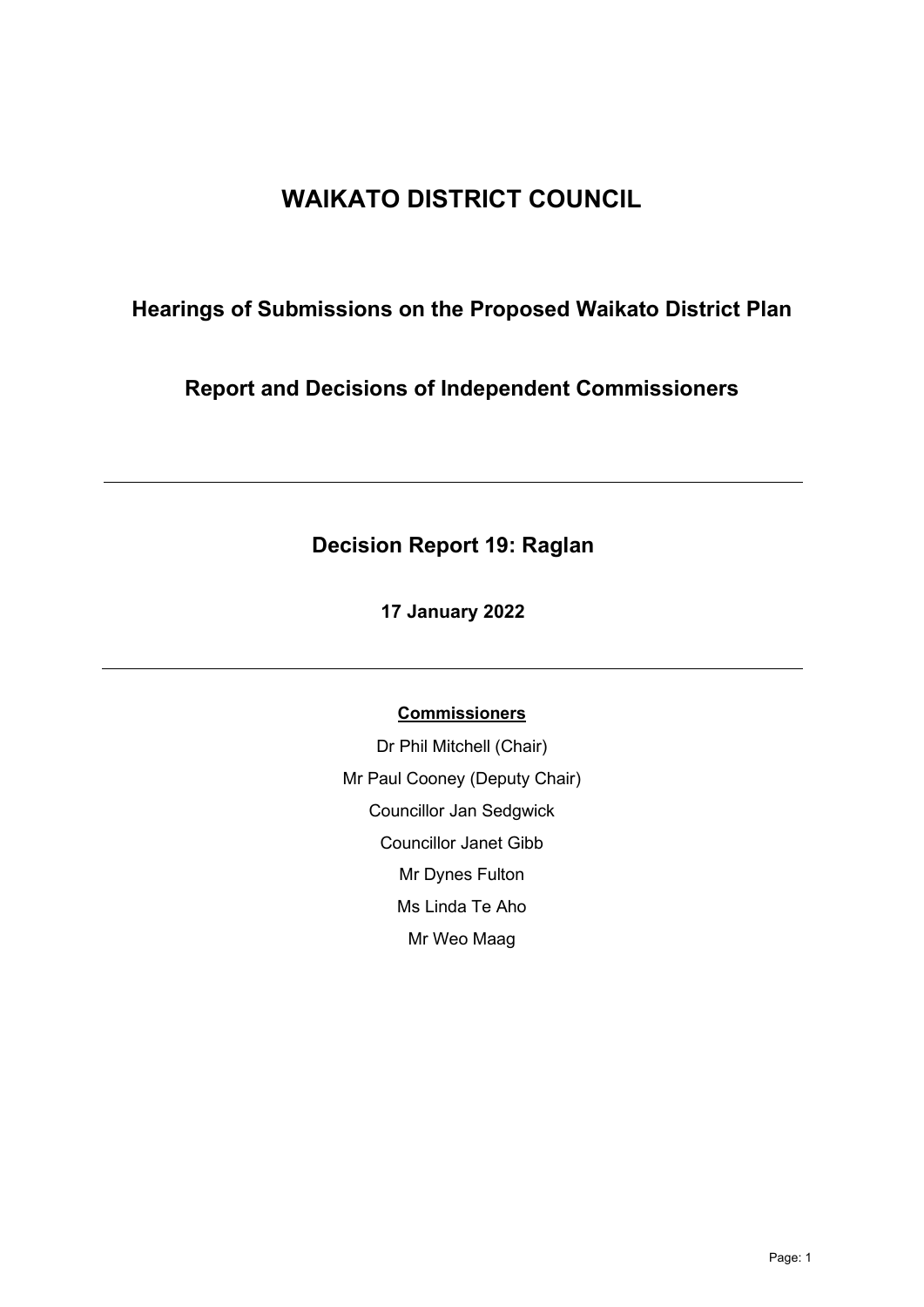## **Contents**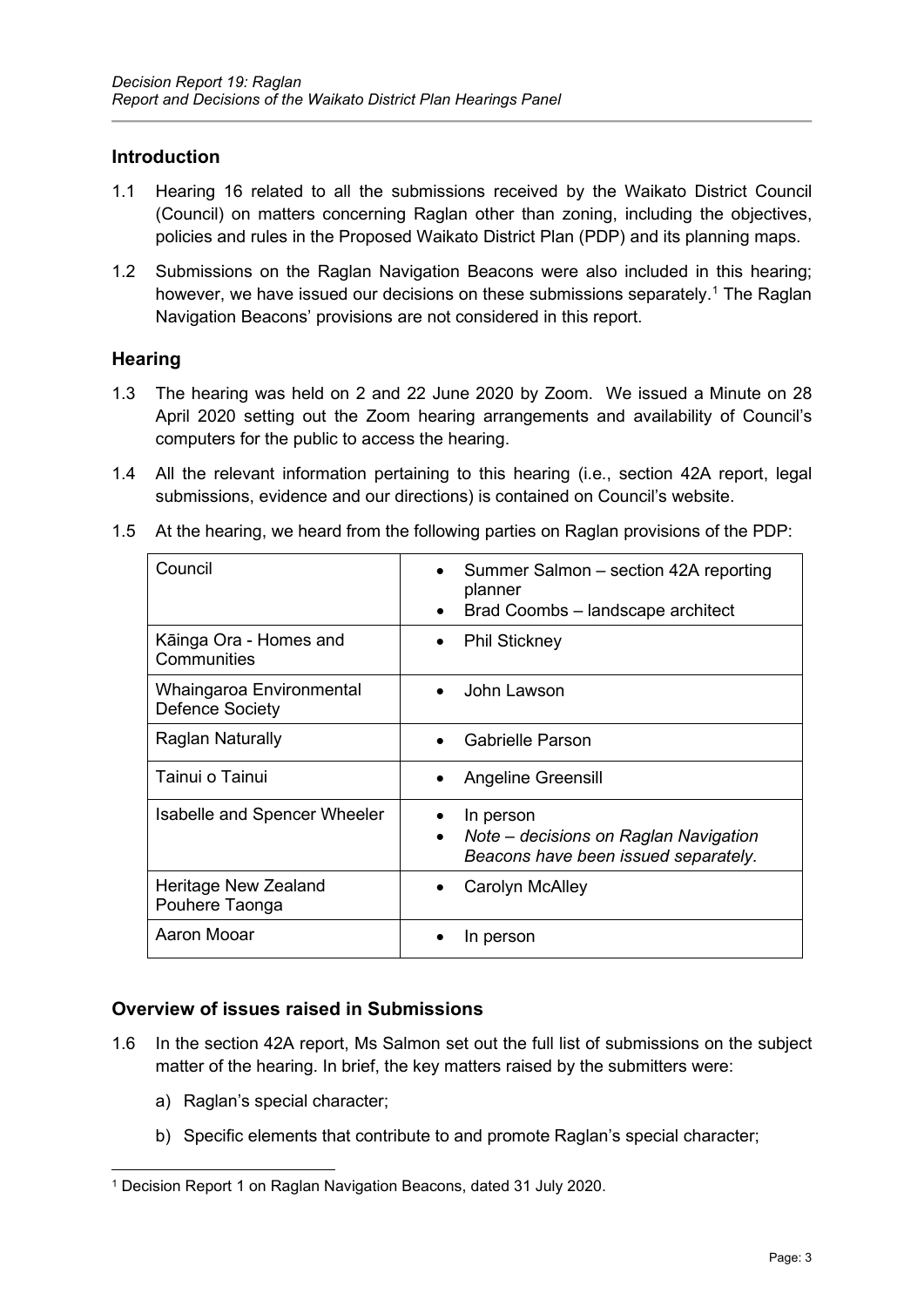- c) Raglan Navigation Beacons (see separate decision);
- d) Beach access for horses;
- e) Miscellaneous matters; and
- f) Amendments to correct drafting errors. $^{\rm 2}$  $^{\rm 2}$  $^{\rm 2}$

#### *Overview of submissions*

- 1.7 The key themes of the submissions were:
	- a) Raglan special character submitters considered that Raglan has a special character and sought inclusion of provisions in the PDP to protect that special character;
	- b) Built environment these submissions related to Raglan's character and focused on higher-density building forms, the Raglan Community Plan and housing options in Raglan;
	- c) Raglan Town Centre these submissions also related to Raglan's character but the submitters advocated for more or fewer development controls to manage town centre character;
	- d) Beach access for horses submissions sought access for horses to Ngarunui Beach and the removal of horse restriction signs on the access track; and
	- e) Miscellaneous matters submitters referenced issues including holiday accommodation, roading standards, view protection, notification of applications, support for Raglan Naturally and changes to planning maps' notations.

## <span id="page-3-0"></span>**Overview of Evidence**

- 1.8 Mr Phil Stickney for Kāinga Ora highlighted the National Policy Statement on Urban Development Capacity 2016 and the Waikato Regional Policy Statement, which he argued envisage growth and change over time, whilst promoting the efficient use of land and infrastructure. He sought that these higher-order documents to inform Council's assessment of other submissions seeking to protect the status quo.
- 1.9 Mr Stickney also submitted that the Raglan Town Centre Character Statement be deleted and replaced by a suite of provisions (drawn from the Character Statements) which could guide the future form of Raglan Town Centre.
- 1.10 Mr John Lawson for Whaingaroa Environmental Defence Society advocated for Raglan's special character to be recognised and protected in the PDP. He said Raglan has a seaside village character which is valued by residents and visitors and adds to the economic prosperity of Raglan. He gave examples of out of character developments on Wainui Road and in Lorenzen Bay, as types of undesirable development that the PDP should control. Mr Lawson also supported submissions asking for a bed tax to address the lack of affordable housing.
- 1.11 Ms Gabrielle Parson for Raglan Naturally spoke about the community planning work already undertaken for Raglan. Ms Parson said that the community is concerned about

<span id="page-3-1"></span><sup>2</sup> Section 42A report, Summer Salmon, para 18.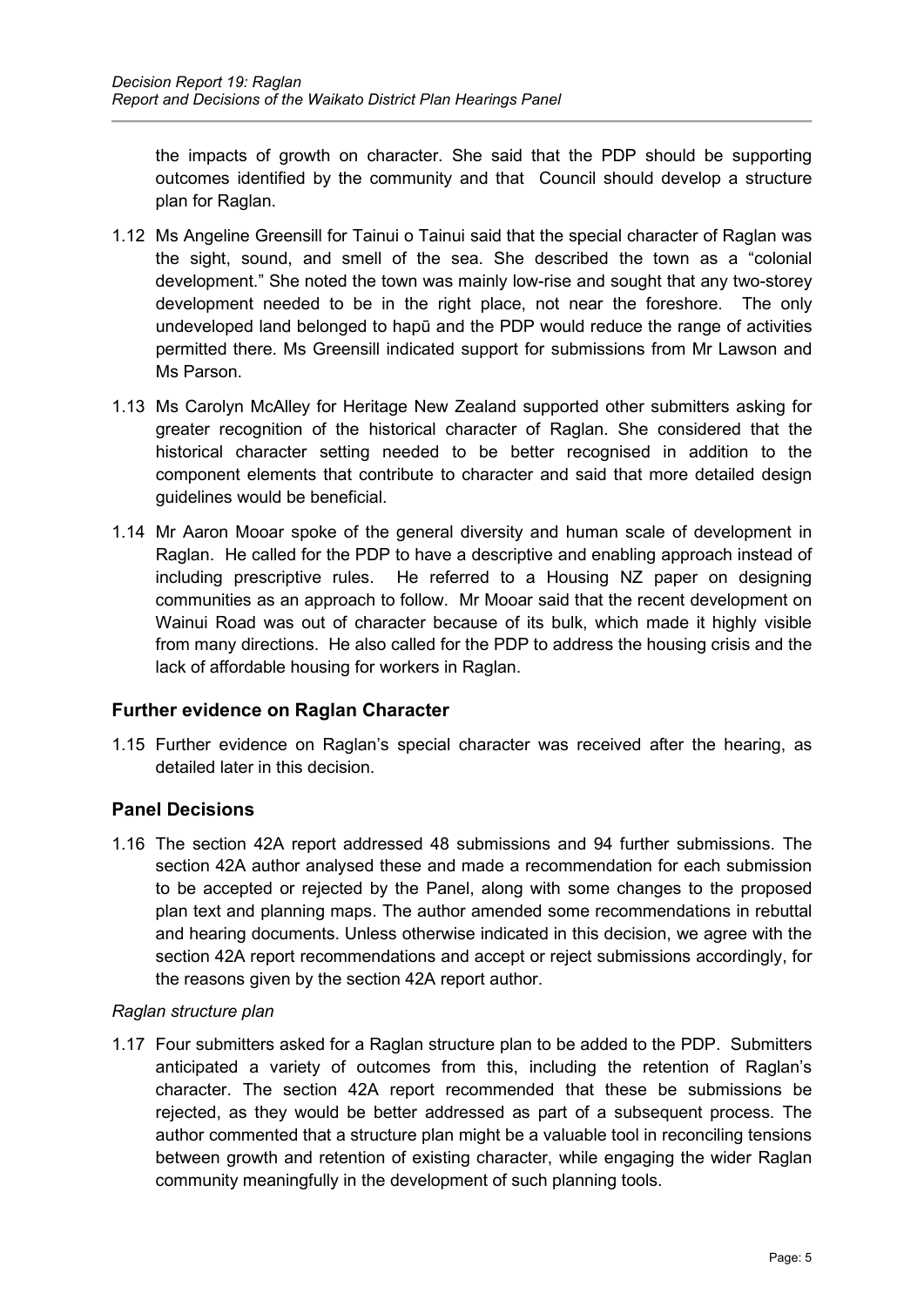1.18 It is not feasible to develop a structure plan in the current process, nor do we have the jurisdiction to direct Council to promote a structure plan through a plan change. Accordingly, we reject the submissions seeking this particular relief. However, we do see value in the Council developing a structure plan for Raglan in the future. We consider that a structure plan could be an effective way to reconcile character with growth and other competing considerations. Raglan character which is indirectly linked to the structure plan issue is considered separately later in this decision.

#### *Notification of resource consent applications*

1.19 Notification of all resource consents was requested by 14 submitters, with 13 further submitters supporting and nine opposing. Section 77D of the Resource Management Act 1991 (RMA) enables district plans to specify activities for which applications must be notified, but the PDP does not do this, leaving the decision to notify an application to the step-by-step process under sections 95-95G of the RMA. The section 42A report rejected these submissions as unreasonable, inefficient and imposing significant costs on developments, in turn impacting on social, economic and cultural wellbeing and potentially reducing the expansion of the housing stock.<sup>3</sup> We agree and reject the submissions for those reasons.

#### *Holiday accommodation*

- 1.20 Nine submissions sought to restrict short-term accommodation through various means.<sup>[4](#page-5-1)</sup> We understand that the underlying concern of the submitters is that shortterm holiday letting of houses reduces the supply of long-term rentals, worsening the housing shortage and increasing rents in Raglan.
- 1.21 We heard similar submissions on the Residential Zone (Hearing 10) and rejected them, as they do not raise issues within the scope of the  $RMA$ <sup>[5](#page-5-2)</sup> We reject the submissions in this hearing for the same reason. In our view, short and long-term residential activities' effects on the environment which are controllable under the RMA are largely the same. There is no basis to further control holiday accommodation in the PDP.
- 1.22 We also reject submissions proposing a bed tax (or targeted rates) on short-term rentals because rating or collection of a bed tax is not a function nor policy of the PDP. [6](#page-5-3)

#### *Walkways, cycleways and bridleways*

1.23 One submitter[7](#page-5-4) asked for additional routes for walkways, cycleways, and bridleways to be added to the Planning Maps to fully implement the Waikato District Council Trail Strategy 2016. Another submitter expressed opposition to a trail shown at Cox Bay.<sup>8</sup> We heard other submissions on the indicative trails in Hearing 22 Infrastructure and have decided to delete all indicative trails shown on the planning maps, for reasons

<span id="page-5-0"></span><sup>3</sup> Section 42A report para 75

<span id="page-5-1"></span><sup>4</sup> Seven listed in the section 42A report section 8, two in section 9

<span id="page-5-2"></span><sup>5</sup> See discussion in Hearing 10 section 42A report, para 414-5

<span id="page-5-3"></span><sup>6</sup> Section 42A report, para 114

<span id="page-5-4"></span><sup>7</sup> Jade Hyslop [435.10]

<span id="page-5-5"></span><sup>8</sup> Kearvell Family Trust [867.1]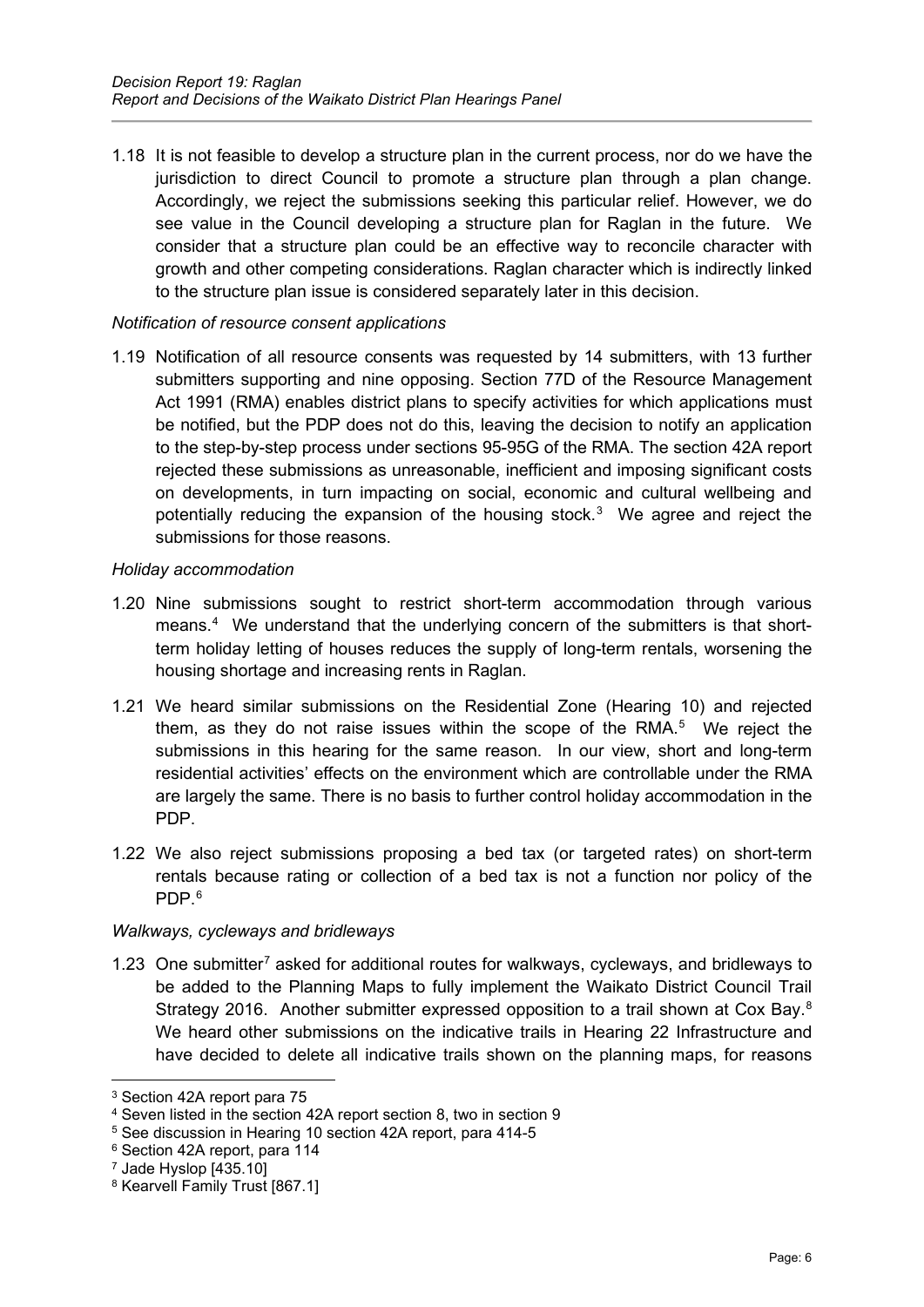given in that decision. Reference to the trails strategy will be retained in the PDP in the policies of the Open Space zone chapter.

#### *Raglan Naturally*

1.24 One submitter asked for the PDP to adopt guiding principles from the "Raglan Naturally" community plan for all future decisions on development of Raglan.<sup>[9](#page-6-0)</sup> We heard other references to Raglan Naturally from those who gave evidence at the hearing, and we accept that this community plan has significance and value to Raglan communities. However, we consider that it has not been developed through an RMA lens and it cannot be incorporated into the PDP directly. We received no evidence as to any specific provisions that might be turned into plan provisions. For these reasons, we reject the submission.

#### *Beach access for horses*

1.25 Seven submissions sought access for horses to Ngarunui Beach and the removal of horse restriction signs on the access track.<sup>[10](#page-6-1)</sup> The section 42A report recommended that these be rejected because access for animals, including horses, on any area of a reserve is regulated by Council's Reserves and Beaches Bylaw 2016 and not the PDP. We agree that this is not a district plan matter and reject these submissions.

#### *Franchise signs*

1.26 One submitter asked for policies to discourage and prevent the use of widely used franchise signs and symbols to maintain Raglan's image of freedom from mass development. The Council's rebuttal evidence recommended that this submission be rejected and also noted that the PDP does not control the establishment of franchises, so it would be inappropriate to control their signage.<sup>11</sup> We reject the submission for the same reason.

#### *Miscellaneous*

- 1.27 Requests for changes to Planning Map zone shadings to improve clarity are accepted in part, to the extent that this will be addressed by implementing standardised shading from the National Planning Standards. A submission asking for changes to existing roads (including changes to and revoking part of State Highway 23), road standards and speed limits, is rejected as outside the scope of the PDP. Several other submissions did not seek a decision, so they are rejected for reasons of uncertainty.
- 1.28 Affordable housing was raised in the submissions which supported the Whaingaroa Raglan Affordable Housing Project and they advocated for the PDP to enable affordable housing.[12](#page-6-3) The Whaingaroa Raglan Affordable Housing Project submissions were heard in Hearing 10 Residential Zone, and our decisions and reasons are stated in our Residential Zone decisions. The supporting submissions included in the Raglan

<span id="page-6-0"></span><sup>9</sup> Lynne Adrienne [546.2]; www.raglannaturally.co.nz

<span id="page-6-1"></span><sup>10</sup> Anita Seddon [170.1], Ella Stewart [485.1], Jocelyn Stewart [488.1], Sven Seddon [534.1], John Loe [630.1], Amanda Church [632.1], Kristel Lendfield [803.1]

<span id="page-6-2"></span><sup>&</sup>lt;sup>11</sup> Rebuttal Evidence, Summer Salmon 25 May 2020, section 3.2.

<span id="page-6-3"></span><sup>12</sup> Bob MacLeod [822.7] and Raglan Community Board [824.1 and 824.2], supporting Whaingaroa Raglan Affordable Housing Project [310] in Hearing H10 Residential Zone.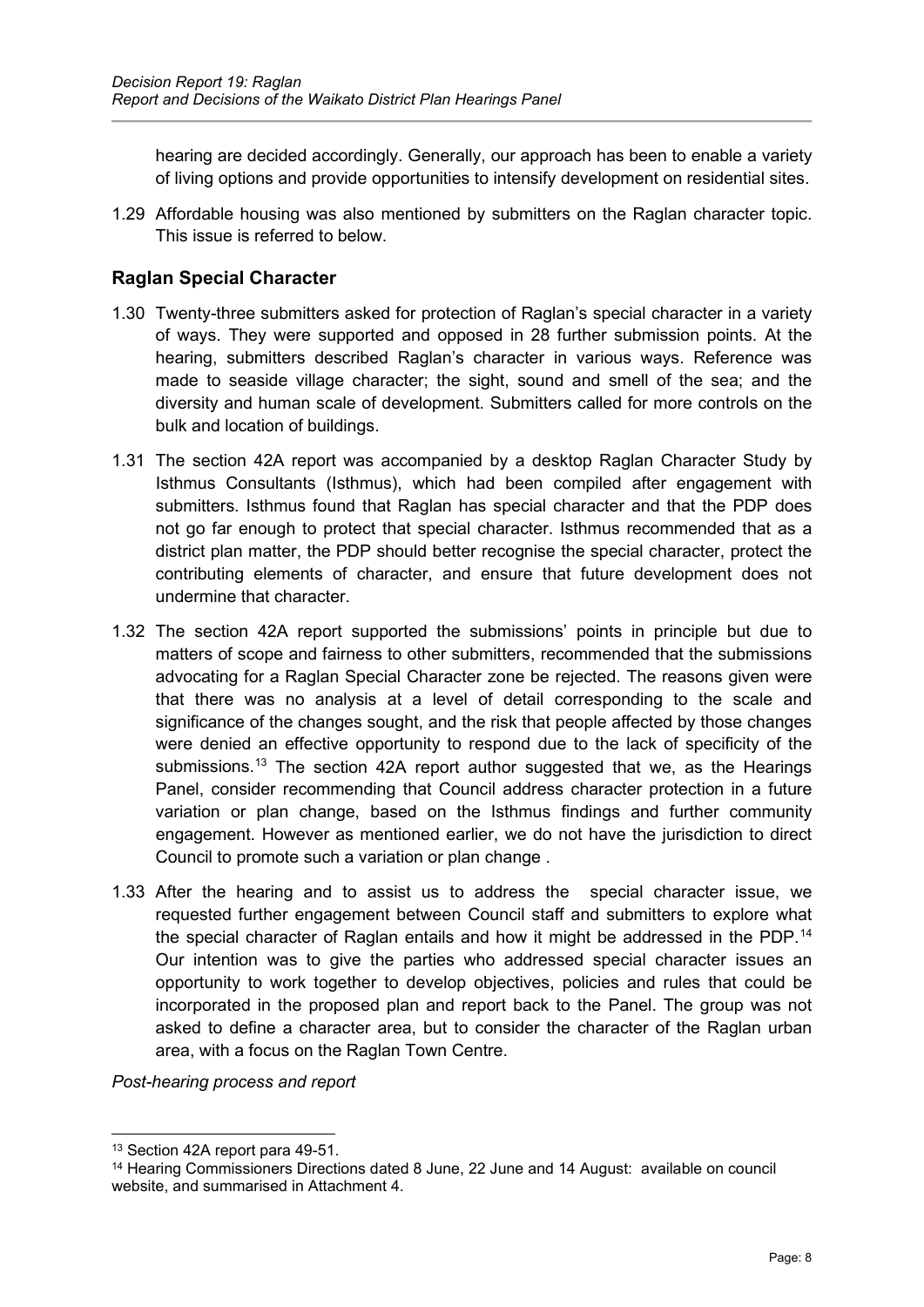- 1.34 The final report received by us from the post-hearing process records the meetings which were held with submitters Gabrielle Parson (Raglan Community Board, Raglan Naturally); John Lawson (Whaingaroa Environmental Defence); Aaron Mooar; Phil Stickney (consultant for Kāinga Ora), along with Council staff and landscaping consultant Brad Coombs.[15](#page-8-0)
- 1.35 The report states that the participants saw that the special character of Raglan was due to topography and the informal (and eclectic) mix of architectural styles of existing buildings, which are mainly single houses with low density and relatively small scale. They saw character protection as a broad objective that might drive controls on building mix, typologies, scale and density, affordable housing and view protection.
- 1.36 The report recommended some new plan provisions, leaving out matters the parties did not agree on and matters where implementation through district plan provisions did not seem feasible. Matters not agreed on were:
	- a) a location for medium density development;
	- b) rules requiring the protection of defined viewshafts;
	- c) affordable housing; and
	- d) provisions to ensure a diversity of building designs and styles.

#### *Our decision*

- 1.37 We accept that Raglan has a special character that can be protected to some extent in the PDP. The main elements of this were identified in the Isthmus report. The posthearing process gave us limited assistance. It was inconclusive on some relevant points, leaving gaps that can only be filled through further plan development, and we suggest that Council investigate this matter in the future via a plan change process. Some submitters called for a structure plan for Raglan (which could recognise and protect character) and we are supportive of Council developing a structure plan for Raglan in the future.
- 1.38 We have decided to add an objective, policies and some rule amendments to the PDP to address aspects of character for which we have sufficient evidence. These new provisions apply to the Raglan urban area, defined as the Business, Business Town Centre and Residential Zones in Raglan township, excluding Rangitahi Peninsula. We considered it unnecessary to create a "Raglan Special Character Area" and reject the submissions calling for that.<sup>16</sup>
- 1.39 The objective and policies are summarised below and set out in full in **Attachment 1**. We based these on the draft provisions recommended in the post-hearing report, with changes reflecting the overall evidence and drafting improvements.
- 1.40 The new objective reads:

<span id="page-8-0"></span><sup>15</sup> Response to the Minute from the Hearings Panel (December 2020): available on council website, under Hearing 16 / Response to Panels Direction

<span id="page-8-1"></span><sup>16</sup> Jasmine Hunter [253.1], Georgina Roy [258.1], Denise Overend-Clarke [270.1], Andrew Standley [283.1], Chris Aitchison [284.1], Danielle Hart [413.1], Monica de la Cruz Carballo [427.1], Yannis Petzold [430.1]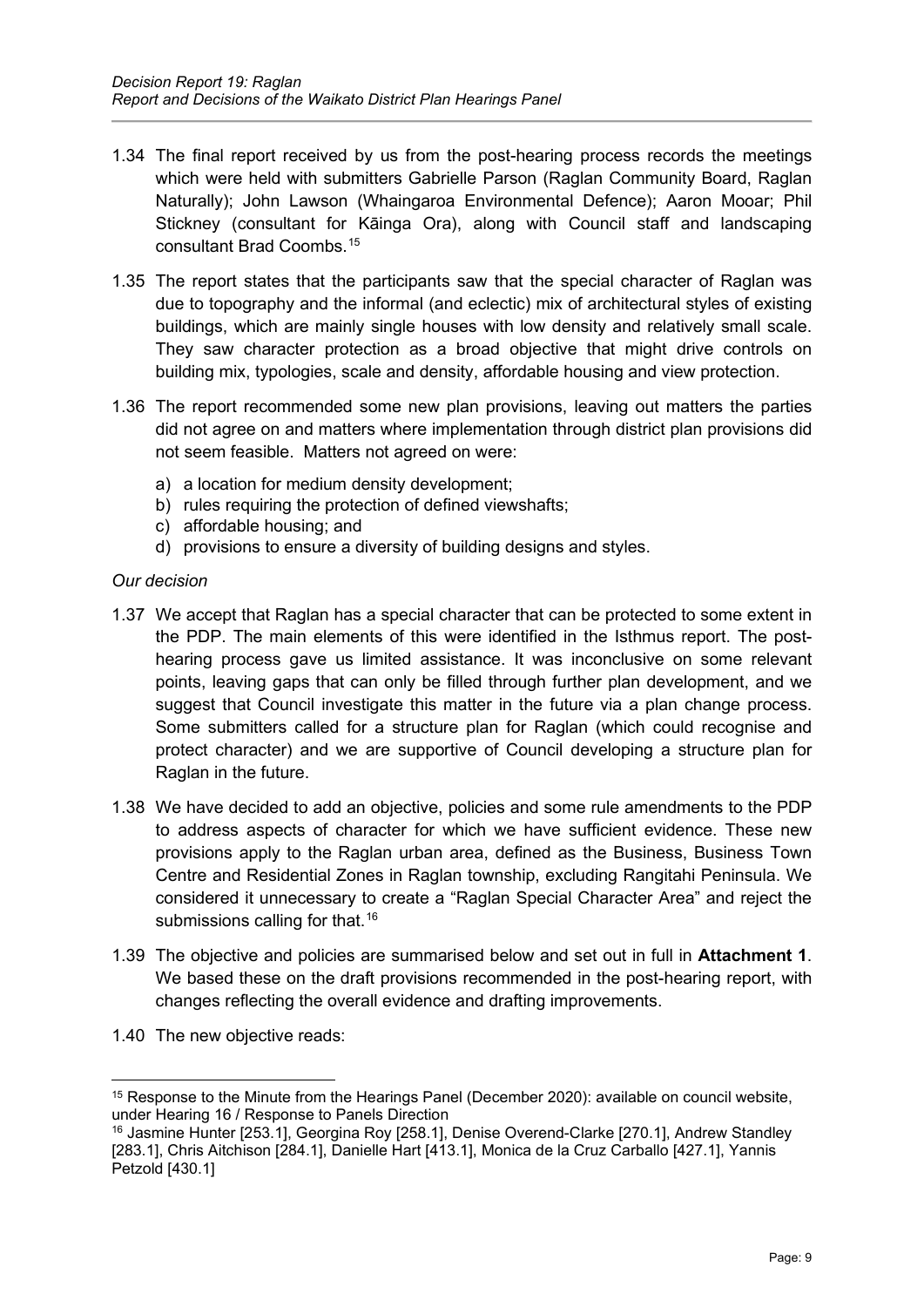Objective 4.8.1: Raglan Urban Area

The key characteristics and attributes that define or support the character of Raglan Urban Area are maintained.

#### *Policy on Raglan character*

- 1.41 Two new policies implement Objective 4.8.1 to address Raglan character and view protection.
- 1.42 The first new policy calls for management of development to ensure that listed key characteristics and attributes of the Raglan urban area are not compromised.
- 1.43 We have not attempted to define Raglan's special character comprehensively but have identified elements that were clear from the evidence. The new policy takes the characteristics from the Isthmus Raglan Character Study:
	- a) The visual and physical relationship between the township and the harbour, the coast and Mount Karioi;
	- b) The outward-facing nature of the underlying landforms;
	- c) The arrangement and layout of the township across peninsulas connected by causeways and bridges;
	- d) The sinuous tree-lined coastal edge formed by the peninsulas;
	- e) The scale of development in Raglan township which provides a sense of openness within the settlement; and
	- f) The informal character of the settlement pattern.

#### *Policy on views*

- 1.44 The PDP as notified included some view protection. Policy 4.2.2(a)(ii) is to ensure that residential development in the Residential Zone promotes views and vistas from public spaces of the hinterland beyond; and Policy 4.5.14 (Business Town Centre Zone) is to maintain some views towards Raglan Harbour. Other policies in Chapter 4 support maximising views, view sharing, and recognise views of natural features in several urban zones.
- 1.45 We have decided to add a new, Policy 4.8.3 Public Views, to augment the existing policies by listing "locally important viewshafts" and defining six views in Raglan to be protected. These listed views are described in words but are not mapped, as mapping requires additional field work and public engagement beyond the current process. The listed views are to be maintained to the extent practicable, recognising that there will be value judgements in the application of these provisions. The views are to the harbour, coast and/or Mount Karioi over the Raglan Urban Area from:
	- a) State Highway 23;
	- b) Main Road, Bow Street and Norrie Avenue;
	- c) South and west views from Bow Street between Norrie Avenue and Bankart Street;
	- d) Raglan Town Centre; and
	- e) Wainui Road between the Bryant Reserve and the Bible Crusade Camp.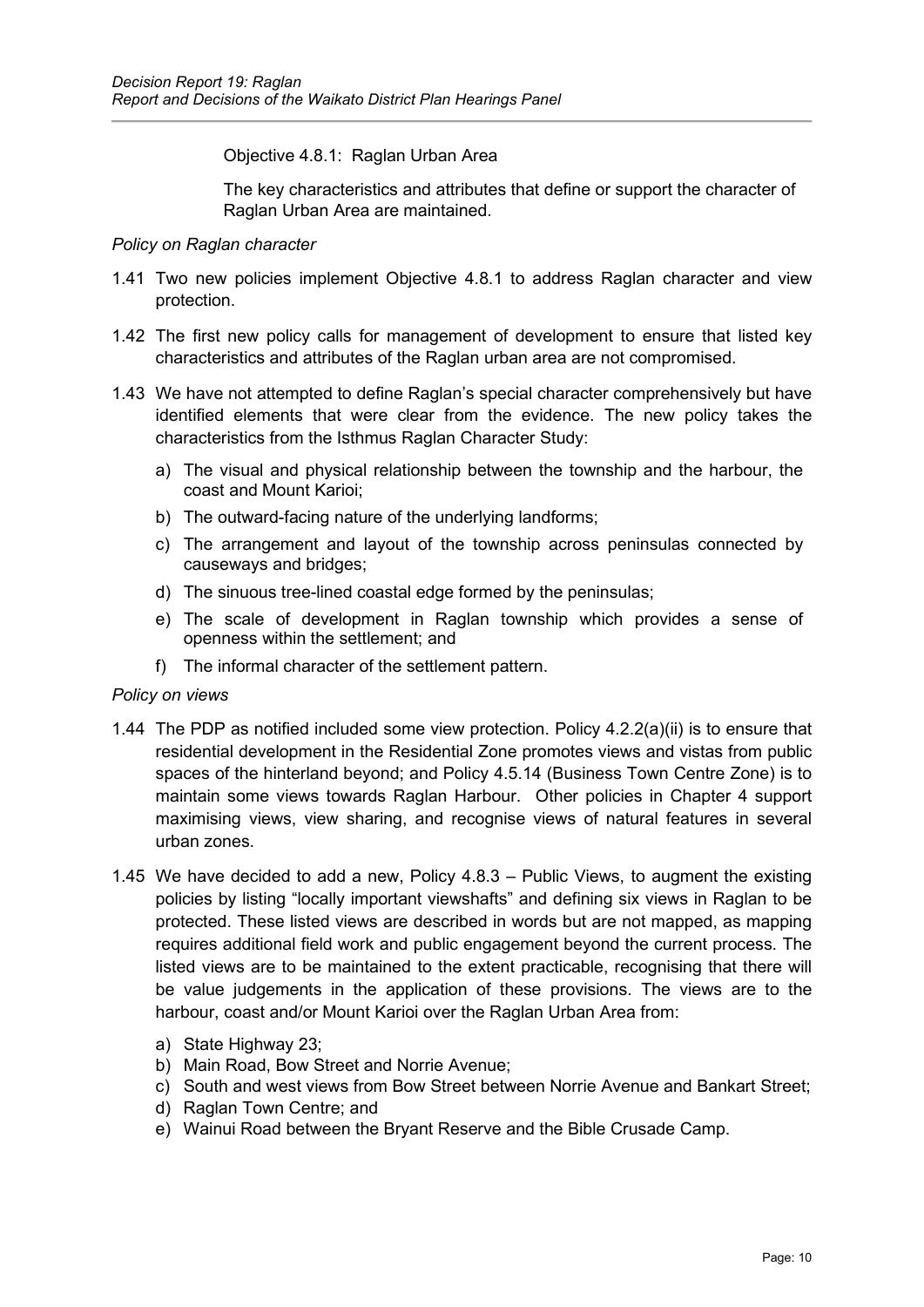- 1.46 Submissions also asked for rules to protect these views from various zones. [17](#page-10-1) Further submitters opposed all those submissions. These were heard in Hearings 9, 10 and 16, and in each case the section 42A report author recommended rejecting the submissions, largely because there was not enough detail in the submissions as to the location of the proposed viewshafts, the level and means of protection, or the wording for the applicable rules.<sup>[18](#page-10-2)</sup> These gaps were not filled by evidence at the hearings.
- 1.47 Rules controlling views must precisely describe the extent and location of the relevant views. Clarity is important to the landowners affected by and also to Council staff implementing the rules. The evidence in this hearing from Mr and Mrs Wheeler illustrates how the burden of view protection can fall heavily on individual landowners.
- 1.48 The section 42A report author concluded that there was not enough information to support the submissions asking for rules on views and recommended that they be rejected.<sup>19</sup> We consider that there is sufficient basis to add some matters of discretion, to enable effects on views to be assessed in resource consents, and to that extent the submissions are accepted in part.

#### *Matters of discretion*

- 1.49 To support the new policies on character and views, we have decided to add matters of discretion applicable to resource consent applications for new buildings that are restricted discretionary activities. In the General Residential Zone, restricted discretionary rules apply to any buildings that contravene the permitted setbacks, coverage and the height control plane. Buildings that contravene other standards are discretionary activities, automatically assessed by reference to policies.
- 1.50 The matters of discretion require consideration of effects on the matters covered in the policies, as well as the appearance, scale, form, massing, materials, setbacks, relationship to the street, and effects on views. The full text is set out in **Attachment 1**.

#### *Medium density*

1.51 The location of medium density development is addressed in a separate decision.<sup>20</sup> In defining that zone, we considered the character evidence we heard in this hearing. Accordingly, the land rezoned for medium density is at least a block back from the harbourside, and we have included a two-storey height restriction on Raglan mediumdensity development. We reject a submission in the Raglan hearing calling for an area of high-density development near the cement silos, as this is too far away from the town centre shops, community facilities and public transport.

## <span id="page-10-0"></span>**Raglan Town Centre**

1.52 Eleven submissions were made about the Raglan Town Centre, mainly focusing on the character of that area. Eight called for changes to Policy 4.5.14, which shapes

<span id="page-10-1"></span><sup>17</sup> Submissions from Whaingaroa Environmental Defence [780.3, 780.2, 780.5], John Lawson [825.3], Jade Hyslop [435.6, 435.7, 435.8], Raglan Naturally [831.68, 831.90, 831.91] and Susan Hall [788.5, 788.7, 788.8]

<span id="page-10-2"></span><sup>18</sup> H9 s42A report section 74; H10 s42A report section 37; H16 section 42A report, para 170.

<span id="page-10-3"></span><sup>19</sup> Section 42A report, para 170.

<span id="page-10-4"></span><sup>20</sup> Decision 28A Rezoning – Raglan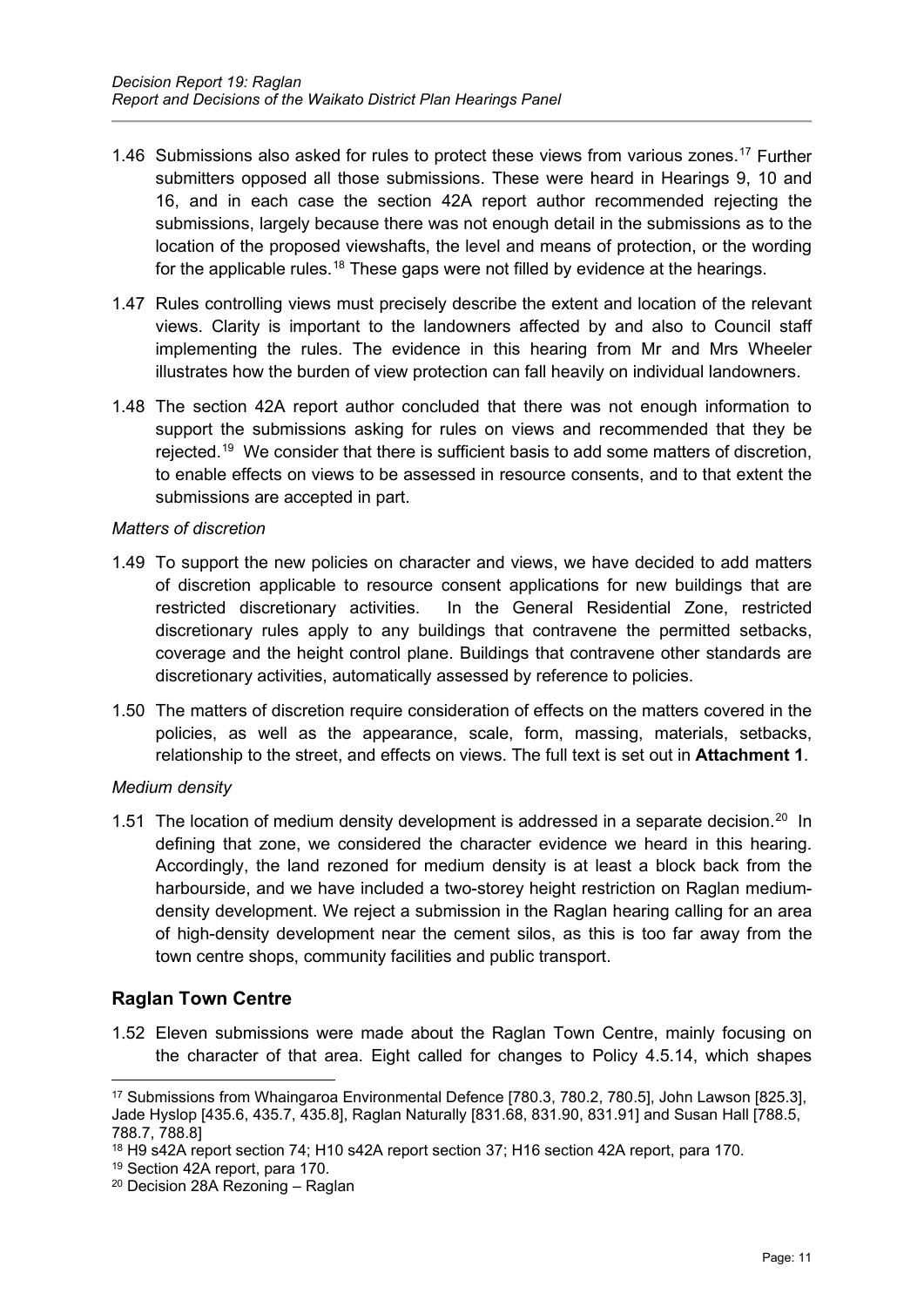development in the town centre and adopts the Raglan Town Centre Character Statement set out in PDP Appendix 10.1.

- 1.53 Kāinga Ora sought to remove reference to the town character statement. Instead, this submission sought to include in Policy 4.5.14 the desired outcomes sought from the relevant town character statement. Mr Stickney said in his evidence that this would avoid duplication for an applicant having to address assessment criteria, character statements (and urban design guidelines) as well as relevant objectives and policies. In his view, developing robust statutory assessment criteria that govern new buildings, drawn from the urban design guidelines and the character statements, would represent a clearer and more concise structure for the PDP provisions.
- 1.54 The section 42A report recommended that the submission be accepted, saying that this will make the PDP more user-friendly and strengthen the policy. Amendments to Policy 4.5.14 were recommended accordingly. We agree that it is better to consolidate the key outcomes in the policy. This simpler and more direct approach will strengthen the PDP regarding the Raglan town centre character. We accept the submission and recommended amendments.
- 1.55 Kāinga Ora made similar submissions in respect of the other town centres in the district, which were heard in Hearing 3 on Strategic Objectives.<sup>[21](#page-11-0)</sup> Our decision is similar for all the town centres.
- 1.56 Attachment 1 contains our amendments to Policy 4.5.14. The new text no longer refers to the Raglan Town Centre Character Statement. Instead, the text of the policy now includes the key points from that statement. The Raglan Town Centre Character Statement is deleted from the PDP, as it is no longer referenced in the provisions.
- 1.57 One submission, seeking changes to the character statement, has become redundant, as the character statement is now to be deleted from the PDP. However, we would have rejected the submission in any case, for the reason given in the section 42A report, being that the statement already recognised the characteristics expressed in the submission  $22$
- 1.58 Five submissions on Raglan Town Centre either oppose or seek to delete that part of Policy 4.5.14 that imposes an obligation for new buildings on street corners to be twostoried. The section 42A report rejected these submissions, saying that corner sites are ideal for mixed-use developments, provide an opportunity to define the street corner and reinforce the adjacent public space through their overall form and façade. We agree, and reject the submissions for those reasons, making no change to the twostorey policy. Also, we note that the Raglan Town Centre Character Statement as notified supported corner buildings more than two storeys.<sup>23</sup> By deleting the character statement as discussed above, we have removed that inconsistency.

<span id="page-11-0"></span><sup>21</sup> Section 42A report for Hearing 3, para 176, 185, 197, 209, 224.

<span id="page-11-1"></span><sup>22</sup> Section 42A report, para 85-88

<span id="page-11-2"></span><sup>&</sup>lt;sup>23</sup> Appendix 10.1, Ragan Town Centre Character Statement, para 1.3,  $2<sup>nd</sup>$  to last bullet: "2 or more storeys.".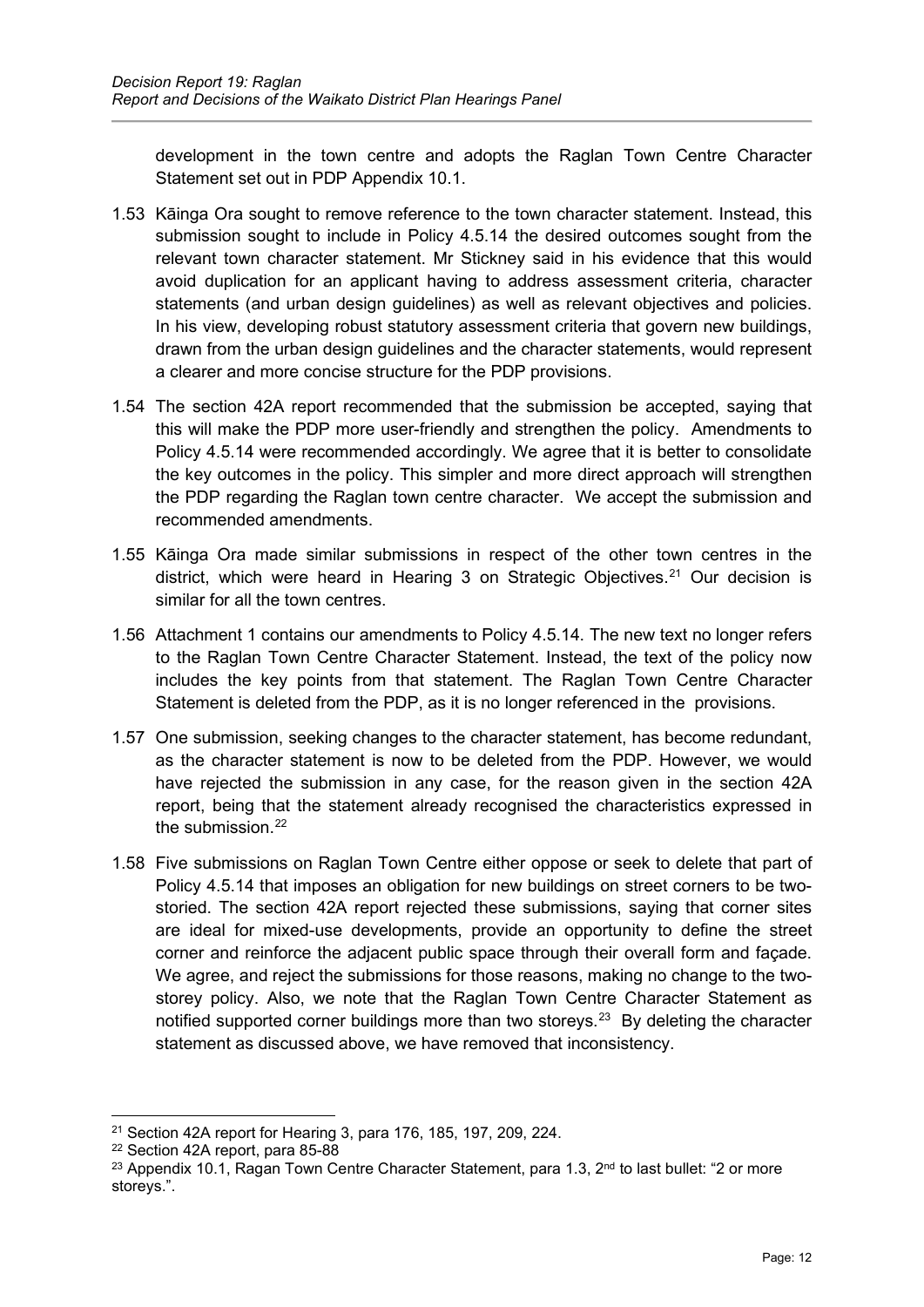- 1.59 We also reject a submission calling for three-storey buildings to be permitted generally in the town centre, as we consider that the current 10m permitted height control (equivalent to two storeys in a commercial context) best fits the character of the area. For the same reason, we reject a submission calling for notification of all developments over one storey, which we interpret as a call for the permitted activity height limit to be changed to one storey. We reject the call for inflexible notification in that submission for the reasons given in the discussion on notification earlier in this decision.
- 1.60 Other submissions on the town centre, calling for the plan to encourage the provision of a youth hub, art space and conference venue, and to discourage widely used franchise signs, are outside the scope of the district plan and are accordingly rejected. Submissions calling for retention of Policy 4.5.14 generally, or parts of it, are accepted, subject to the amendments discussed.

## <span id="page-12-0"></span>**Built environment**

- 1.61 The built environment outside the town centre attracted eleven submissions. Some of the issues raised in those submissions overlap with the Raglan character submissions as well as other matters which we have discussed above.
- 1.62 Seven submissions specifically mentioned a recent multi-unit dwelling development on the corner of Wainui Road and Stewart Street, calling for that kind of development to be avoided in future. In evidence, we heard criticism of that development as being out of character because of its bulk, which made it highly visible from many directions and was too close to the harbour.
- 1.63 The section 42A report described the Wainui Road-Stewart Street development as 11 three-bedroom apartments within three separate blocks, 7.45m high. The author noted that consent had been obtained in 2018 for an average net site area of  $128m^2$  per dwelling where 300m<sup>2</sup> was the standard. The submissions were recommended to be rejected, because the development had been assessed and considered to meet the tests under the RMA  $^{24}$
- 1.64 It is not our role to evaluate the design nor assessment and consenting process for that development. However, we did view the property and consider that the development is generally unremarkable. We note that its height is within the Residential Zone permitted activity standard of 7.5m and buildings of the same height are common in Raglan. The buildings are set back from the harbour by the width of the road plus some open space, and the apparent bulk has been moderated with open spaces between the three groups of attached dwellings.
- 1.65 While the development may appear bulkier than the submitters have been used to, we do not agree that this building style should be avoided. We consider that two-storey attached dwellings will become more common in future. These are clearly enabled in the PDP: Objective 4.1.1 calls for sustainable and efficient communities, contemplating growth; Objective 4.2.16 calls for a range of housing options and higher density near town centres; Policy 4.1.16 provides for Raglan to be developed to ensure infill and

<span id="page-12-1"></span><sup>24</sup> Section 42A report para 132-5 (minor infringements of other standards also noted.)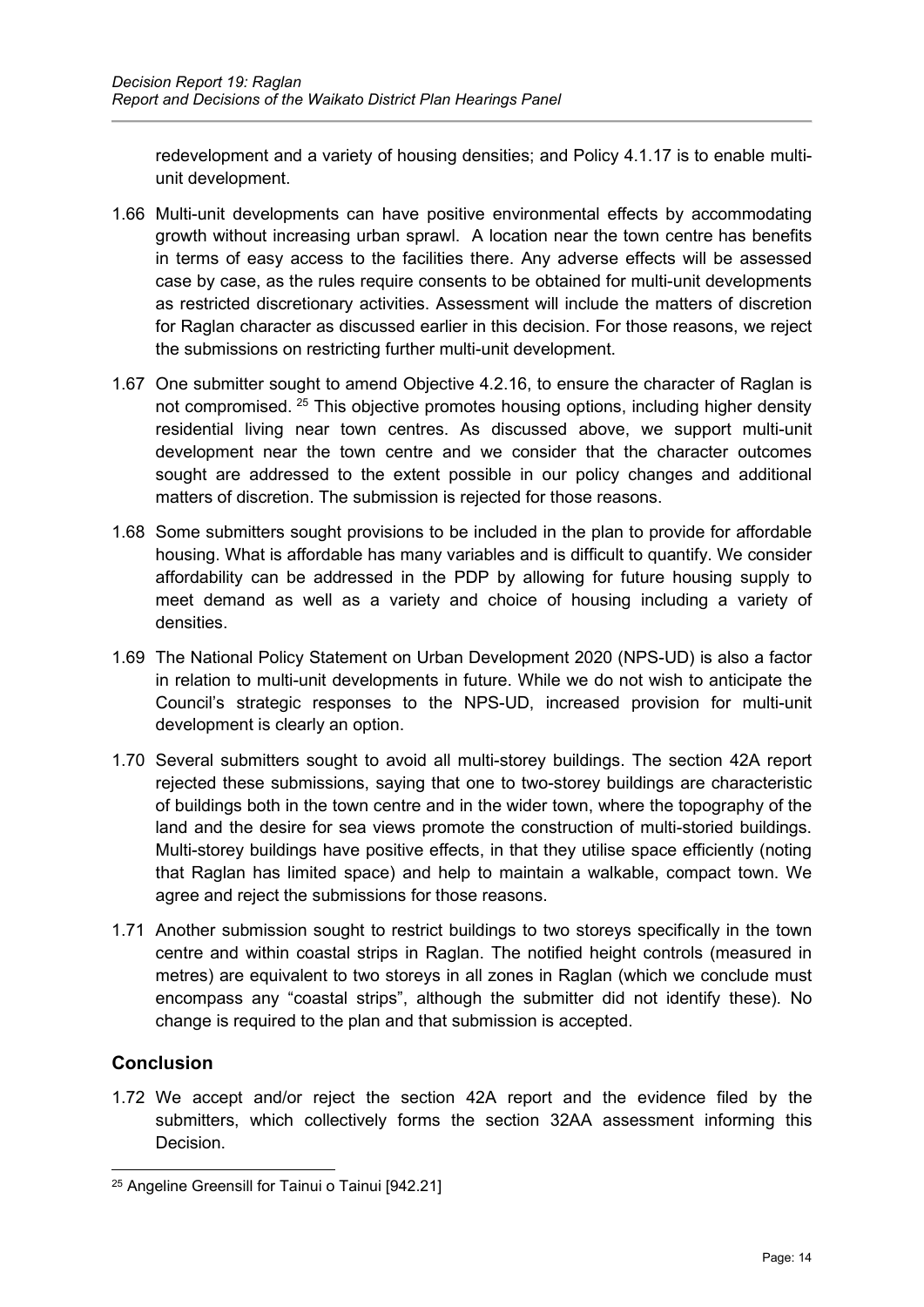- 1.73 Overall, we are satisfied that the Raglan planning provisions as amended will provide a suitable framework for maintaining the coastal character of Raglan while allowing for future development including the provision of housing choices.
- 1.74 The final planning provisions specific to Raglan forming part of Chapters 4 and 13 of the PDP are set out and attached as **Attachment 1**.

**For the Hearings Panel**

Phirmet.

**Dr Phil Mitchell, Chair Dated: 17 January 2022**